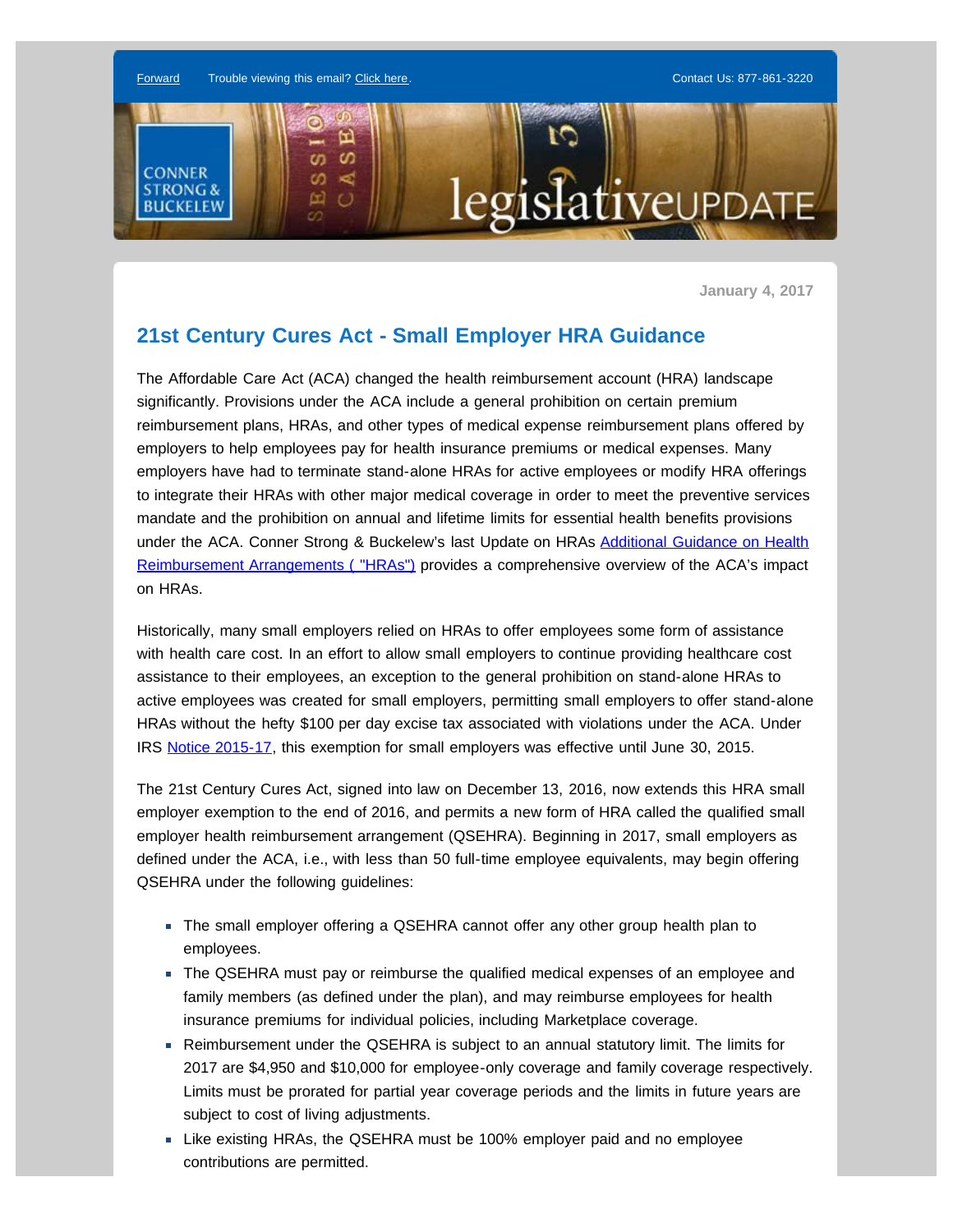- Generally, all employees of the employer must be eligible for the QSEHRA under the same terms, but the following employees may be excluded:
	- Part-time and seasonal employees
	- Employees under 25 years of age
	- Employees with less than 90 days of service
	- Non-resident aliens without earned income from U.S. based sources
	- Employees under a collective bargaining agreement

Note too that a QSEHRA may impact an individual's eligibility for a premium subsidy (tax credit) for Marketplace coverage. Individuals with affordable health coverage (costing 9.69% or less of household income in 2017) due to the QSEHRA, will not be eligible for a Marketplace premium subsidy. Individuals with a QSEHRA but whose health coverage is unaffordable (more than 9.69% of household income) may still be eligible for a premium subsidy, but the amount of the subsidy will be reduced by the amount of the QSEHRA. Also, employers offering QSEHRAs are subject to the IRS information reporting requirement (Form 1095-B) as a provider of minimum essential coverage.

Small employers offering QSEHRAs must provide a notice to employees describing the amount of the QSEHRA. Employers must also inform individuals of their requirement to notify the Marketplace, when applying for a premium subsidy, of the amount of their QSEHRA. The notice must also contain a statement explaining that if an individual does not have minimum essential coverage for a given month, the individual may be subject to a tax penalty under the Individual Mandate. The guidance also provides that QSEHRA are excluded from the definition of a group health plan under ERISA, meaning these arrangements are not subject to COBRA or the ACA.

Recent [FAQs](http://enews.connerstrongbuckelew.com/q/DTLzwSd_idwy_djlb-LnMvwNV-XD--hHNS9Da1b7mjJS8rgG9l_qjw6uA) provide some additional clarifying guidance on HRAs and also confirm that applicable large employers (50 or more full-time employee equivalents) are not permitted to offer a QSEHRA. Thus, large employers are still prohibited from offering stand-alone HRAs arrangements to active employees, but can contribute to HRAs that are integrated with other group health plan coverage. Many business groups support giving employers the option of subsidizing premiums for employees' purchase of individual coverage, as happens often with retiree coverage. More changes could be coming for HRAs, as efforts by the new President and Congress to repeal and replace the ACA may affect these rules and the future of HRAs for large employers.

Should you have questions about this or any aspect of federal health insurance reform, please contact your Conner Strong & Buckelew account representative toll free at 1-877-861-3220. For a complete list of Legislative Updates issued by Conner Strong & Buckelew, visit our online [Resource Center](http://enews.connerstrongbuckelew.com/q/1HE6QZfq7fQMUkY3k5uQywQ4v5mTDXrxthW-MAO8VvmZwLcG8v0vIQK_w).